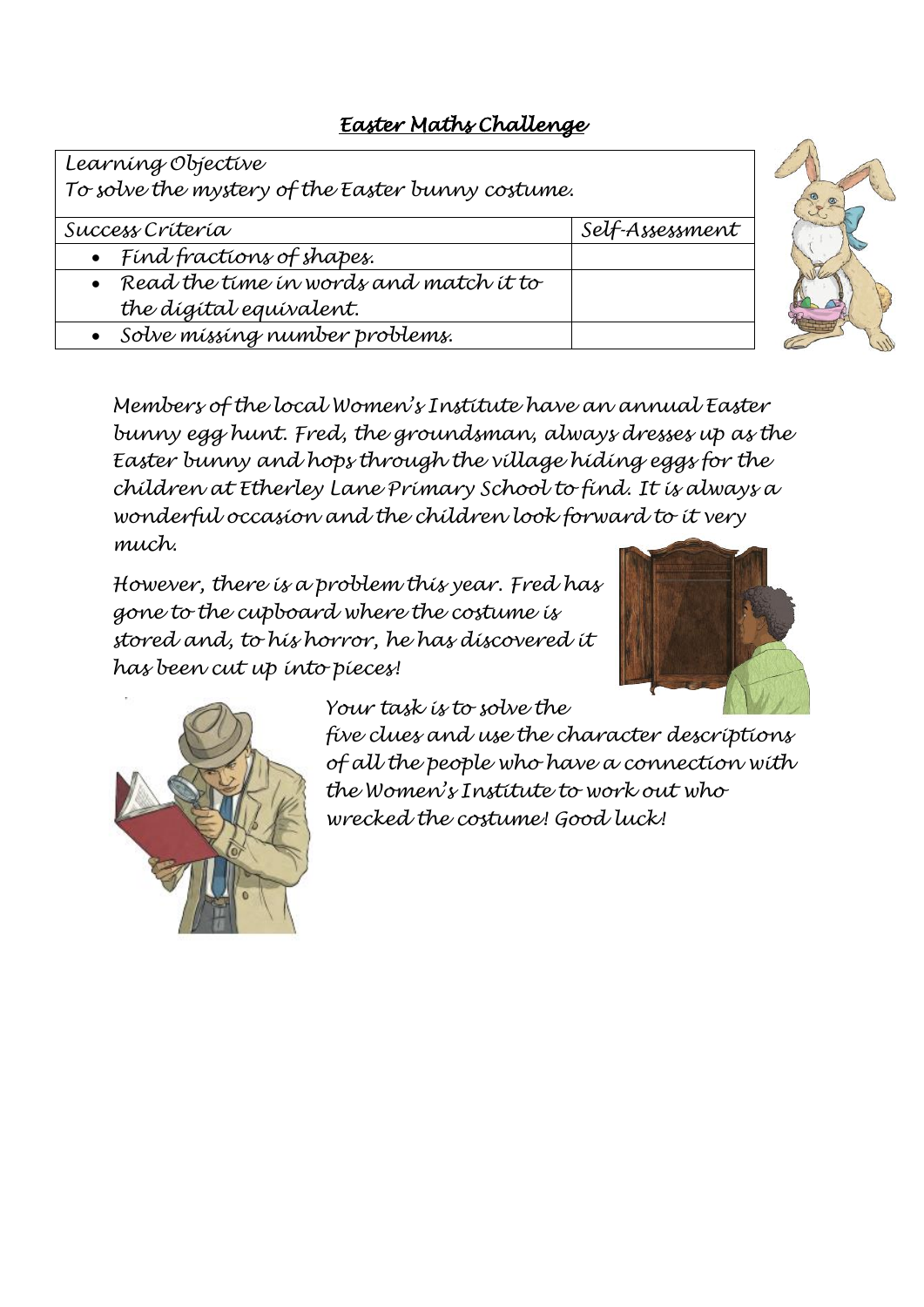# *Character Descriptions*

| <b>Name</b>             | M/F | Age | Hair colour  | <b>Favourite crisps</b> | Owns a dog |
|-------------------------|-----|-----|--------------|-------------------------|------------|
| <b>Kim Hadley</b>       | F   | 61  | black        | spicy beef              | yes        |
| George Mears            | M   | 57  | grey         | smoky bacon             | yes        |
| <b>Brenda Thornhill</b> | F   | 61  | black        | ready salted            | yes        |
| Connie Cornforth        | F   | 56  | grey         | salt/vinegar            | no         |
| <b>Matt Jones</b>       | М   | 28  | black        | Worcester sauce         | yes        |
| Kath Ecclestone         | F   | 33  | blonde       | cheese/onion            | yes        |
| <b>Graham Tone</b>      | М   | 49  | black        | ready salted            | no         |
| <b>Lindsay Cramp</b>    | F   | 69  | black        | cheese and onion        | yes        |
| <b>Summer Twell</b>     | F   | 22  | brown        | cheese/onion            | no         |
| Dawid Gierak            | M   | 62  | grey         | pickled onion           | yes        |
| <b>Paul Grimes</b>      | М   | 44  | brown        | spicy beef              | no         |
| Wen Li                  | F   | 60  | grey         | ready salted            | yes        |
| <b>Hannah Belling</b>   | F   | 38  | blonde       | cheese/onion            | no         |
| <b>Trish Plimsoll</b>   | F   | 61  | grey         | cheese/ onion           | no         |
| <b>Enid Gardner</b>     | F   | 78  | white        | smoky bacon             | yes        |
| <b>Usman Hussain</b>    | M   | 66  | <b>black</b> | pickled onion           | no         |
| Doris Clubb             | F   | 69  | black        | prawn cocktail          | yes        |
| Monika Kilmczak         | F   | 37  | blonde       | ready salted            | yes        |
| <b>Derrick Stanley</b>  | М   | 81  | bald         | spicy beef              | no         |
| <b>Sue Guest</b>        | F   | 63  | grey         | ready salted            | yes        |
| <b>Chris Bates</b>      | F   | 70  | grey         | prawn cocktail          | yes        |
| Fenella Hope            | F   | 65  | black.       | cheese/onion            | yes        |
| <b>Steph Hawes</b>      | F   | 47  | blonde       | pickled onion           | yes        |
| <b>Helena Wickers</b>   | F   | 39  | black.       | smoky bacon             | no         |
| Sharon Day              | F   | 43  | brown        | spicy beef              | yes        |
| <b>Jessica Mathers</b>  | F   | 32  | red          | Worcester sauce         | no         |
| Zoe Hall                | F   | 38  | black        | cheese/onion            | <b>yes</b> |
| <b>Tina Flame</b>       | F   | 46  | <b>black</b> | salt/vinegar            | yes.       |
| <b>John Nuttall</b>     | М   | 69  | grey         | salt/vinegar            | no         |
| <b>Belinda Havers</b>   | F   | 72  | <b>black</b> | cheese/onion            | yes        |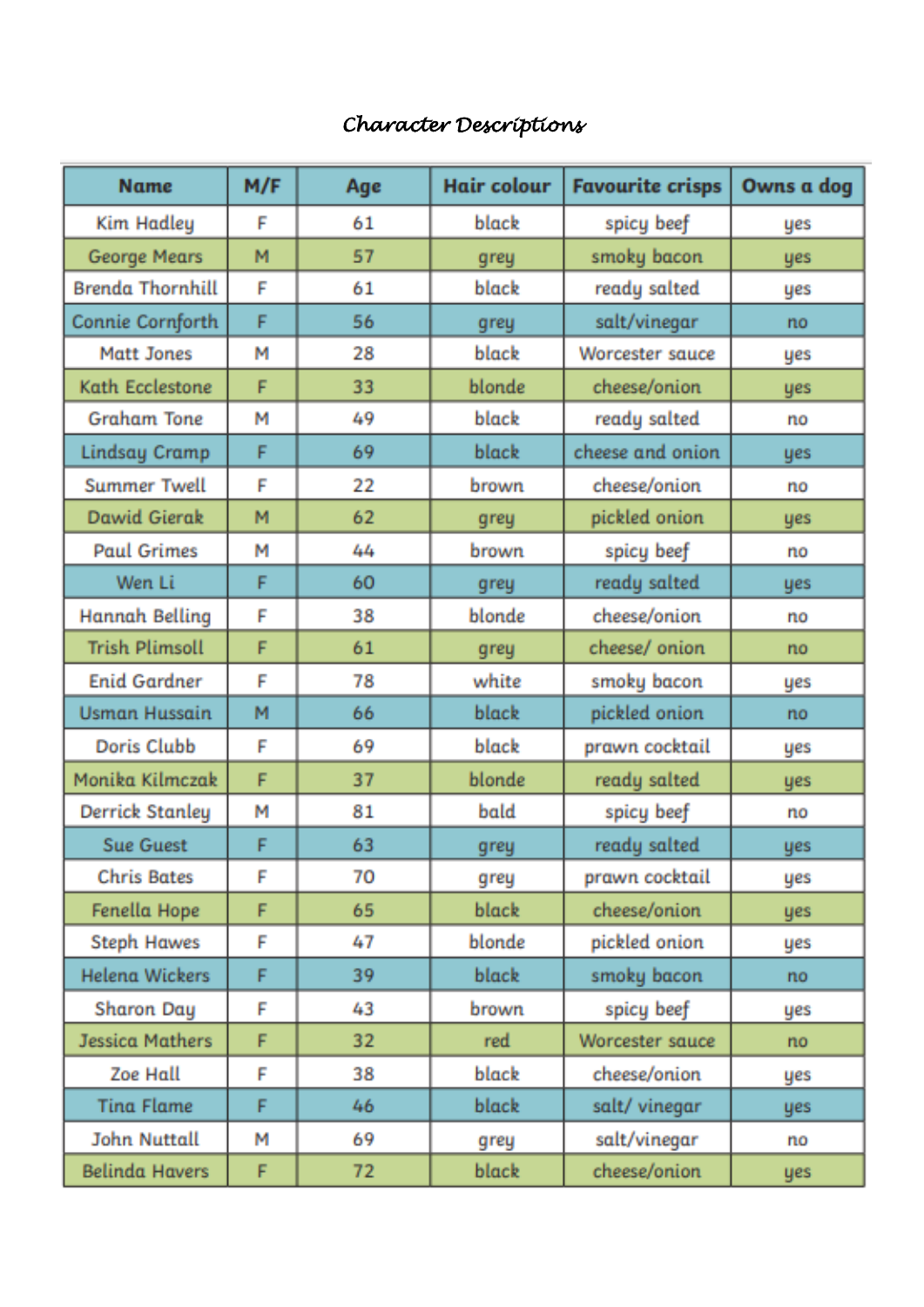# *Clue 1: Egg-citing Numbers*

*Work out which of these number statements are correct. If there are more correct than incorrect answers, the costume wrecker is female.*



Clue 1: Male / Female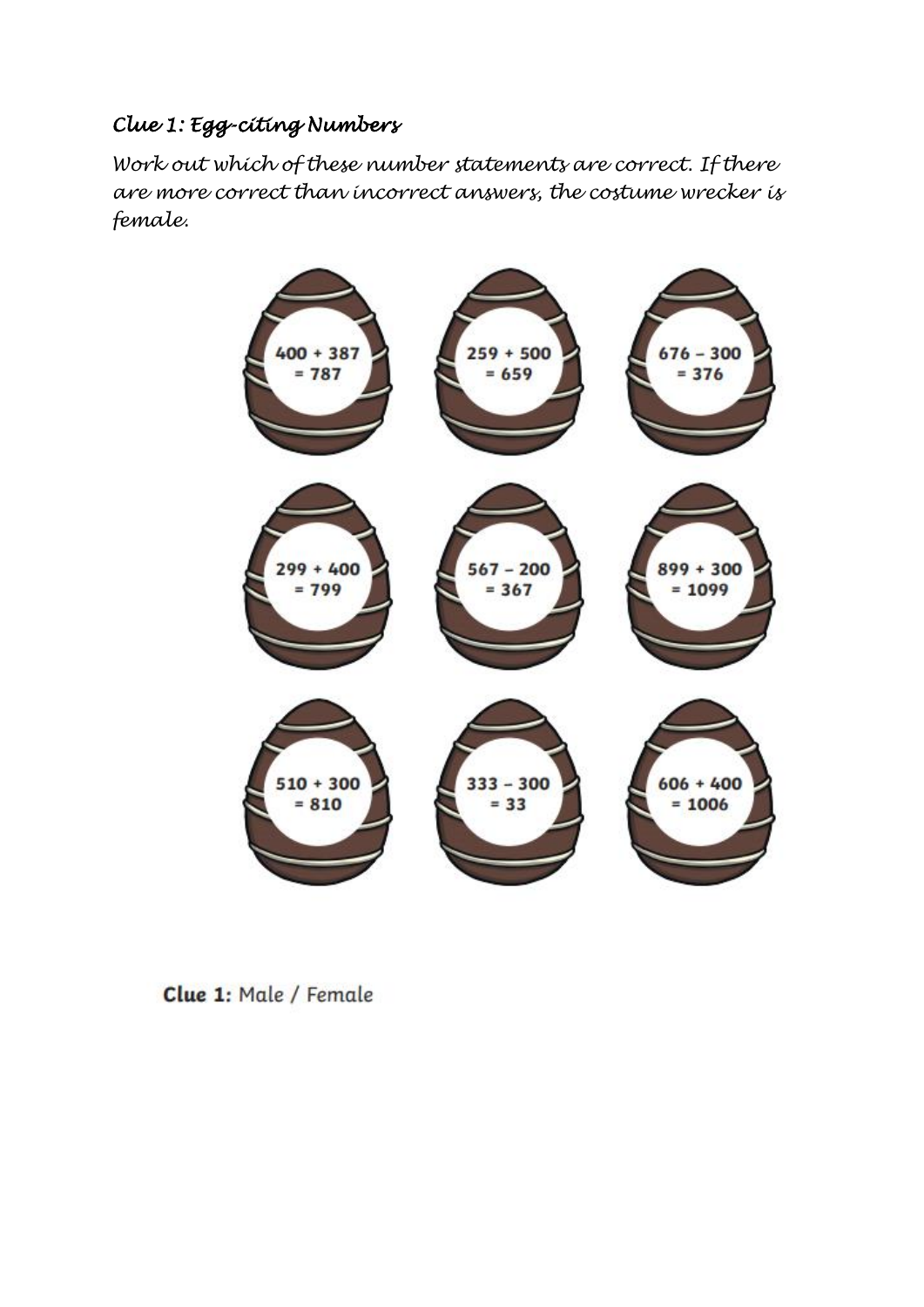### *Clue 2: Hop to It!*

*Help the Easter Bunny work out the coloured fractions of these shapes. Use your answers and the table of letters to discover an important clue about the crime scene.*



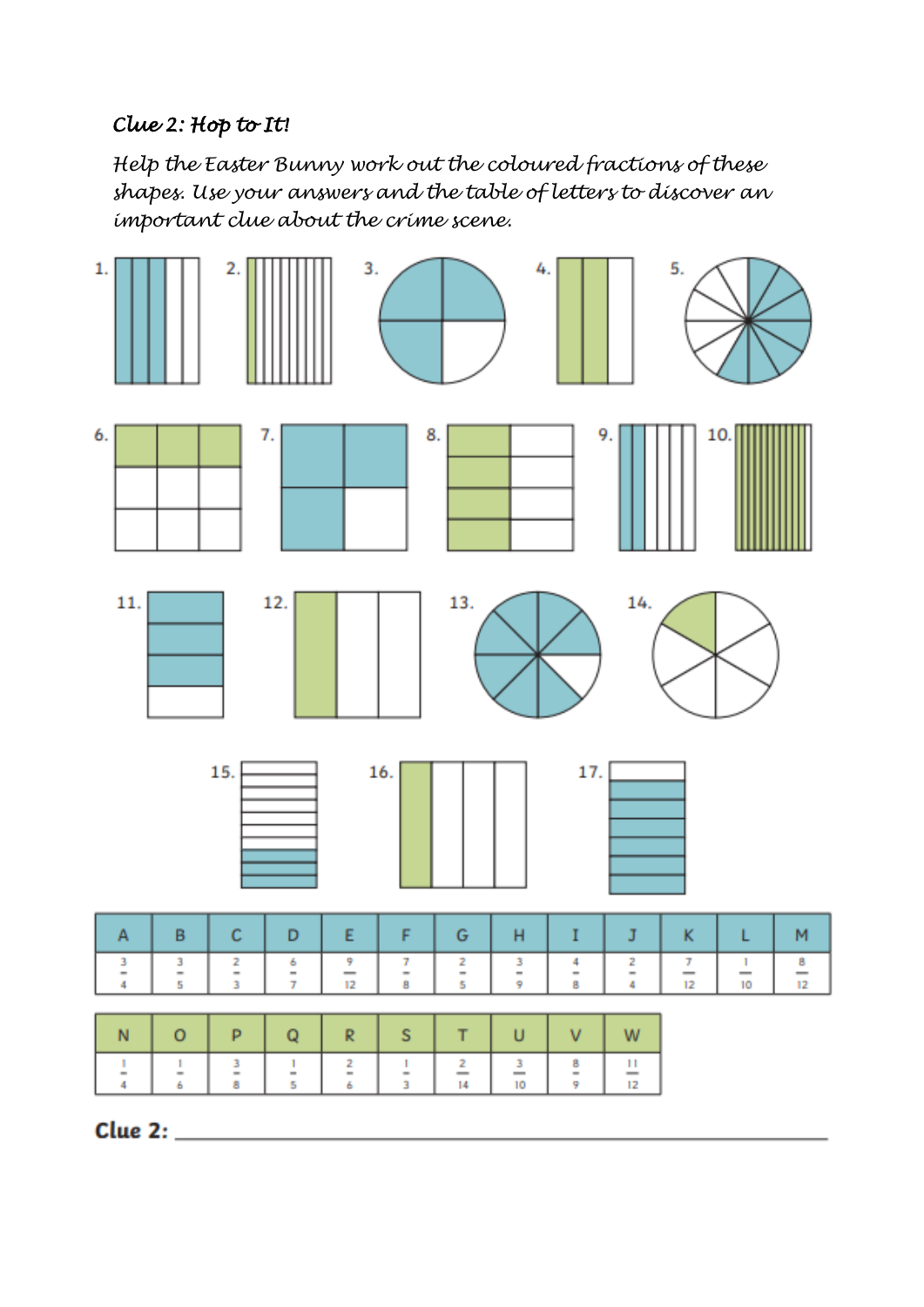### *Clue 3: What's the Decade?*

*Follow the instructions and work out in which decade the age of the culprit falls.*



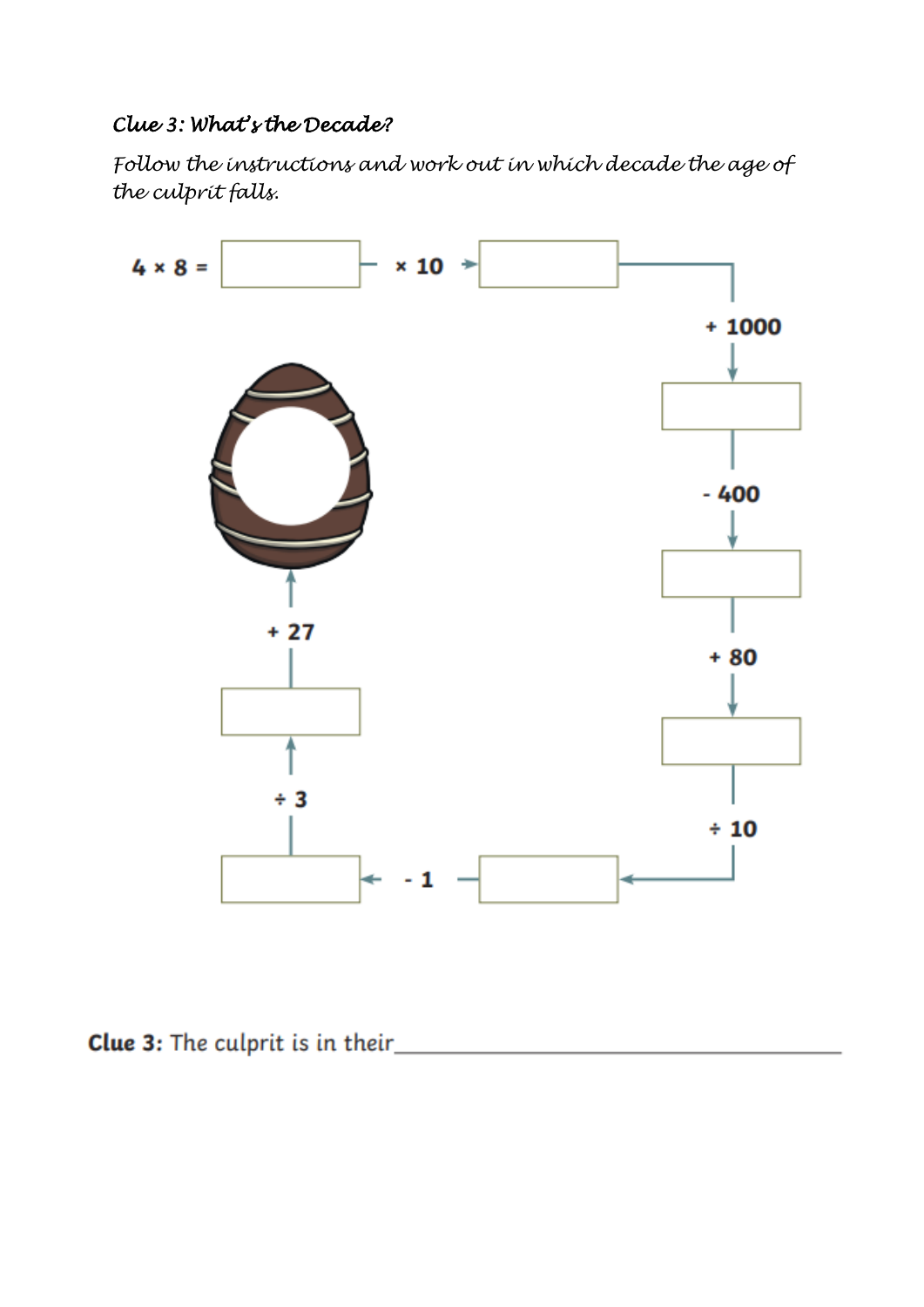#### *Clue 4: What's the Time?*

*Read these times and find the digital equivalent in the box below. Rearrange the words below your answers to reveal another clue.*

| twenty to seven         | quarter past six | ten to eight     |
|-------------------------|------------------|------------------|
| twenty-five past eleven | quarter to three | five past twelve |
| twenty past one         | ten past ten     |                  |

| $\alpha$ | not   | lead    | found |
|----------|-------|---------|-------|
| 2.45     | 7.20  | 12.05   | 6.40  |
| was      | next  | dog     | on    |
|          |       |         |       |
| 15.15    | 13.20 | 5.12    | 10.10 |
| to       | the   | costume | floor |

Clue  $4:$